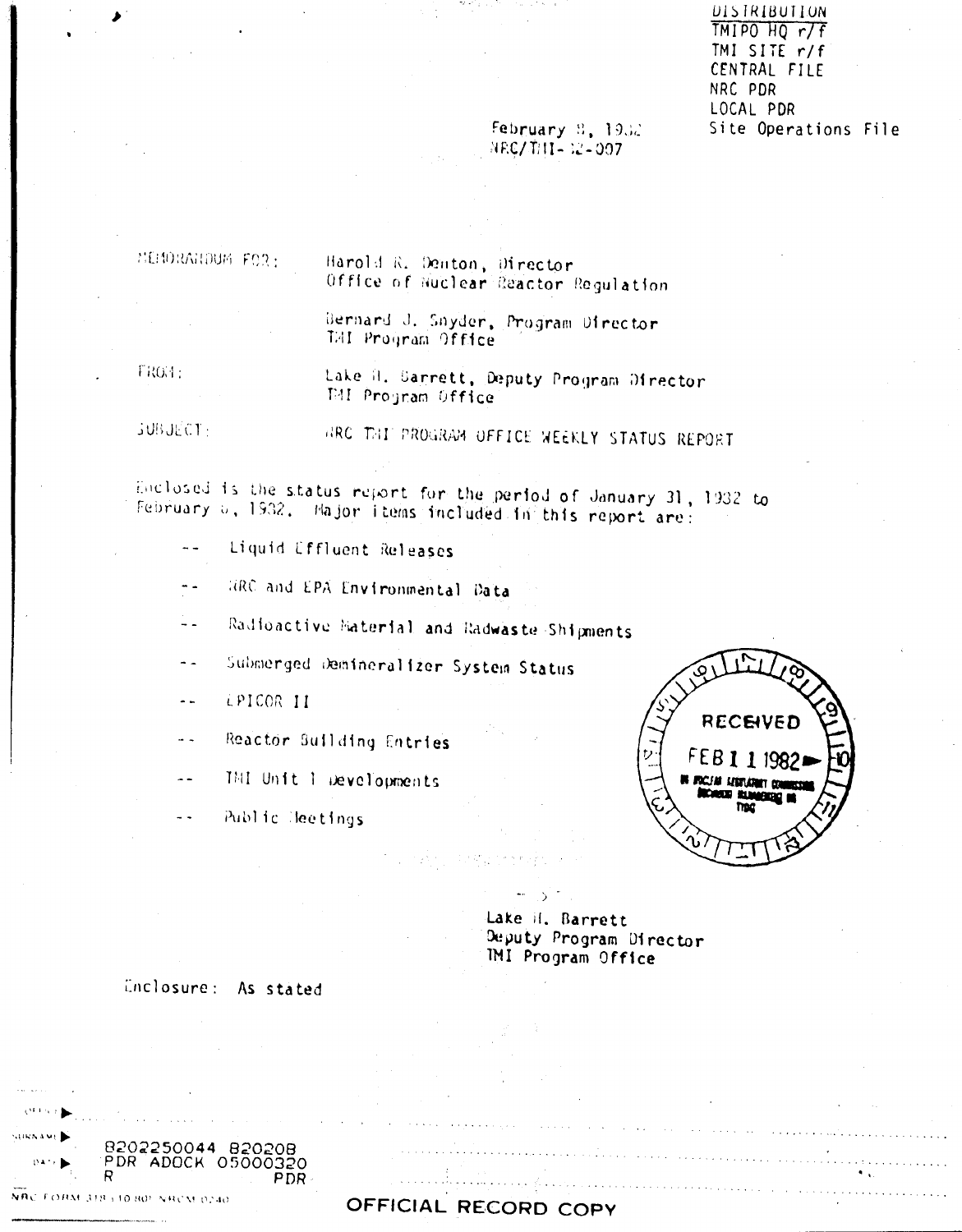February 1, 1982

Narold R. Sunton Bernard J. Snyder

cc w/encl:  $(100)$ ុន្យវិញិ Office Directors commitssioner's Technical Assistants JARR Division Directors SER A/J's Regional Ofrectors If utvision Otrectors  $11.5$  $115$ Thi Program Office Staff (15) PaG CPA DOL. Projects 3r. 42 Chief, GRDI, RI DKPI Chief, RI Public Affairs, AI State Liaison, RI

 $-2 -$ 

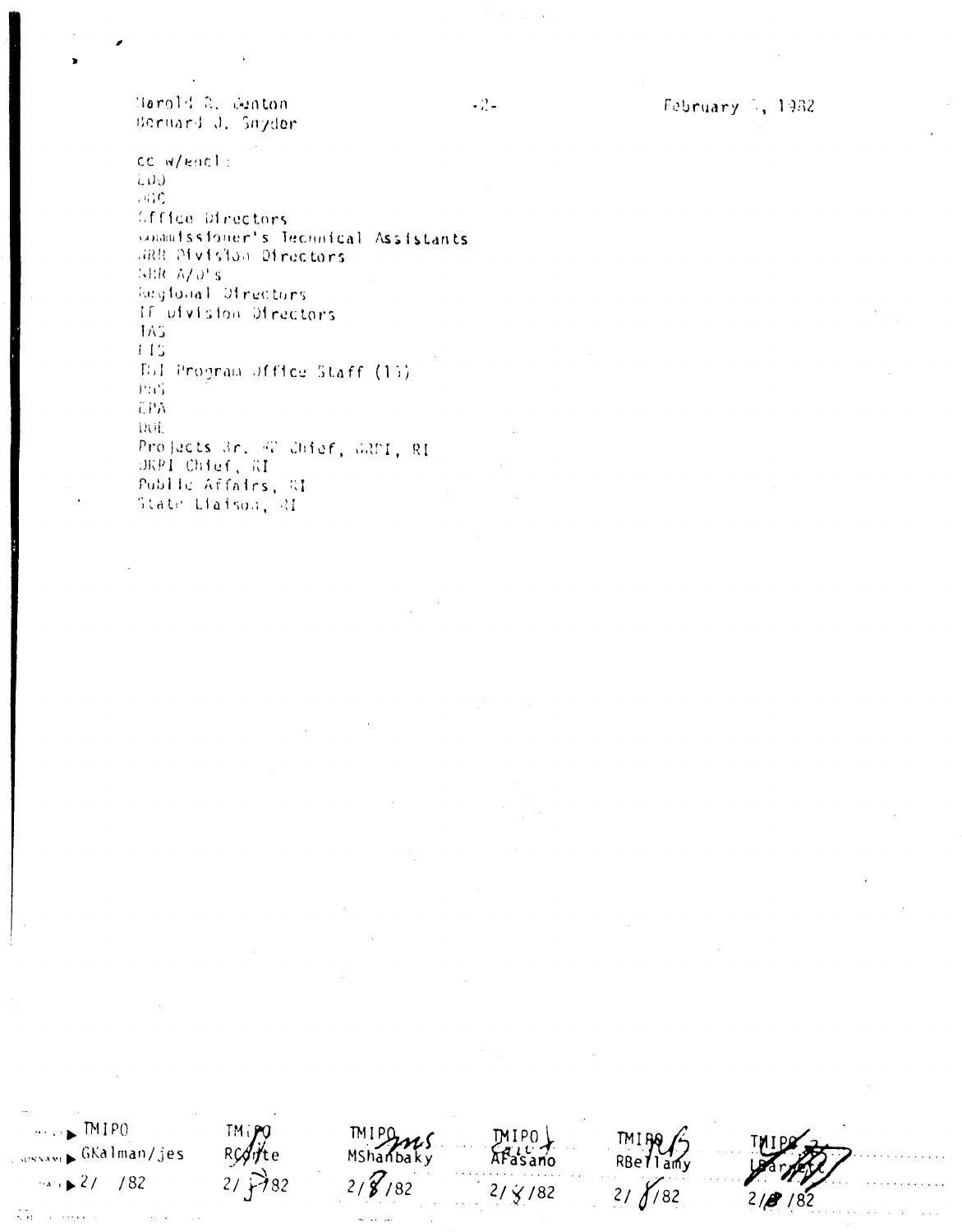#### NRC TMI PROGRAM OFFICE WEEKLY STATUS REPORT

January 31, 1982 - February 6, 1982

#### Plant Status

| Core Cooling Mode: Heat transfer from the reactor coolant system (RCS)<br>loops to reactor building ambient.         |
|----------------------------------------------------------------------------------------------------------------------|
| Available Core Cooling Modes: Decay heat removal systems. Long term<br>cooling "B" (once through steam generator-B). |

Res Pressure Control Mode: Standby pressure control (SPC) system.

8ackup Pre',sure Control Modes: Mini decay heat reroova1 (MOHR) system. Decay heat removal (OHR) system.

Major Parameters (as of 0500, February 5, 1982) (approximate values) Average Incore Thermocouples: 103°F Maximum Incore Thermocouple: 135°F

Res Loop Temperatures:

| Hot Leg        | 96 °F | 98°F |
|----------------|-------|------|
| Cold Leg (1)   | 81°F  | 78°F |
| $\alpha = 100$ | 89°F  | 83°F |

RCS Pressure: 97 psig

Reactor Building: Temperature: 60°F

Water level: Elevation 284.6 ft.  $(2.1 \text{ ft. from floor})$ <br>Pressure:  $-0.27 \text{ psia}$  $-0.27$  psig Airborne Radionuclide Concentrations:

 $2.7 \times 10^{-7}$  uCi/cc  $H^3$  $(sam<sub>l</sub>)<sub>l</sub>$  (sample taken  $2/4/82$ )  $1.5 \times 10^{-6}$  uCi/cc Kr $^{85}$ 

(sample taken 2/1/82)

Effluent and Environmental (Radiological) Information

1. Liquid effluents from the TMI site released to the Susquehanna River after processing, were made within the regulatory limits and in accordance with NRC requirements and City of Lancaster Agreement dated February 27, 1980.

During the period January 29,1982, through February 4,1982, the effluents contained no detectable radioactivity at the discharge point although individual effluent sources which originated within Unit 2 contained minute amounts of radioactivity. Calculations indicate that less than three millionths (0.000003) of a curie of cesium was discharged.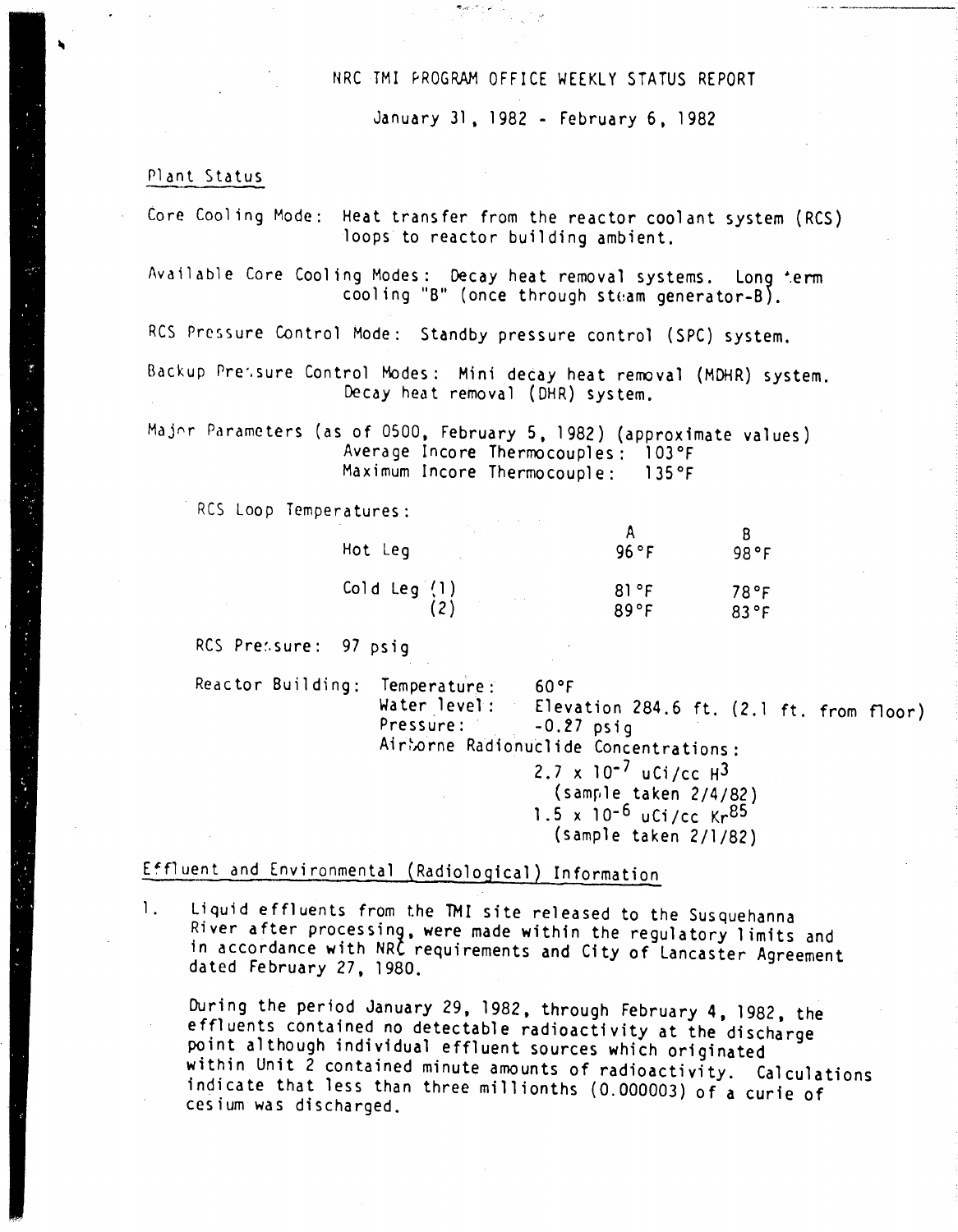## 2. Environmental Protection Agency (EPA) Environmental Data

- The EPA Middletown Office has not received the analytical results for Kr-85 measurements around the TMI site from the EPA's Counting Laboratory at Las Vegas, Nevada. When these results become available, they will be included in a subsequent report.
- The EPA is currently collecting environmental air samples for tritium (H-3) analysis from three sampling stations near the site and one control station near Reading. EPA has informed the NRC that the air tritium samples are being analyzed and the collected data is being reviewed and evaluated prior to publishing a report on the H-3 sampling around TM!. The NRC will report the H-3 analytical results once they become available from EPA.
- No radiation above normally occurring background levels was  $$ detected in any of the samples collected from EPA's air and gamma rate networks during the period from January 27, 1982 through February 4, 1982.
- 3. NRC Environmental Data. Results from NRC monitoring of the environment around the TMJ site were as follows:
	- The following are the NRC air sample analytical results for the onsite continuous air sampler:

| Sample | Period                              | $1 - 131$ $Cs - 137$<br>$(uC1/cc)$ $(uC1/cc)$                                                                                                                                                                                                                                                                                               |  |
|--------|-------------------------------------|---------------------------------------------------------------------------------------------------------------------------------------------------------------------------------------------------------------------------------------------------------------------------------------------------------------------------------------------|--|
| HP-305 | January 28, 1982 - February 3, 1982 | $\langle 8.1 \t{E} - 14 \t{S} \cdot 1 \t{E} - 14 \t{S} \cdot 1 \t{S} \cdot 14 \t{S} \cdot 14 \t{S} \cdot 14 \t{S} \cdot 14 \t{S} \cdot 14 \t{S} \cdot 14 \t{S} \cdot 14 \t{S} \cdot 14 \t{S} \cdot 14 \t{S} \cdot 14 \t{S} \cdot 14 \t{S} \cdot 14 \t{S} \cdot 14 \t{S} \cdot 14 \t{S} \cdot 14 \t{S} \cdot 14 \t{S} \cdot 14 \t{S} \cdot $ |  |

- 4. Licensee Radioactive Material and Radwaste Shipments.
	- On Thursday, February 4, 1982, two drums, each containing seven  $\sim$   $\sim$ SOS (Submerged Demineralizer System) samples from Unit *Z,* were shipped to Oak Ridge National Laboratory, Oak Ridge, Tennessee.
	- On Thursday, February 4, 1982, a Unit 1 one liter composite  $\sim$   $\sim$ sample (waste evaporator condensate storage) was shipped to Radiation Management Corporation, Philadelphia, Pennsylvania.
	- On Friday, rebruary 5, 1982, 127 drums of Unit 1 and Unit 2  $\sim$   $\sim$ compacted LSA trash were shipped to U.S. Ecology Inc., Richland, Washington.

-2-

未穿护物装置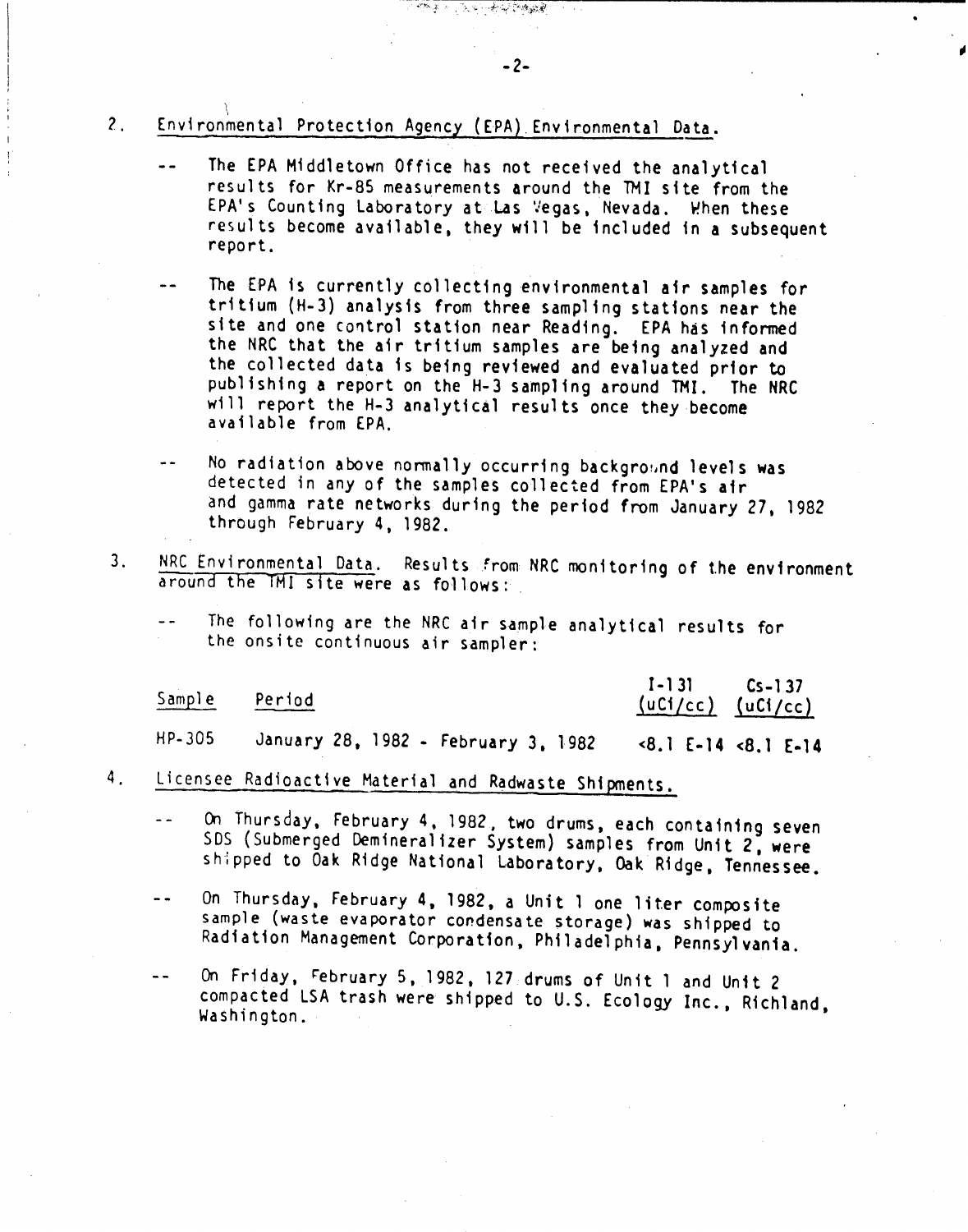#### Major Activities

1. Submerged Demineralizer System (SDS). Processing of batch 18 commenced on January 31. 1982. and completed on February 6. 1982. SOS performance parameters for batch 18 are enclosed.

The radioactivity in the spent fuel pool water is now approximately 5.9 x 10-3 *uc/ml* (gross 8-y activity). The supplemental spent fuel pool cleanup system. designed to remove the radioactive materials leaked through a faulty "O"-ring at a connection to an SDS vessel on January 20, 1982, became operational on February 2, 1982. The OF for this cleanup system averaged 2.6 x 103 during the report period.

Five SDS zeolite vessels are currently stored under 23 feet of water in spent fuel pool "B". Four of these 10 ft<sup>3</sup> stainless stee \essels contain from 25.000 to 56.000 curies. predominately as cesium-137. 134. and strontium-90. One additional vessel. which was generated from processing RC bleed tank water, contains approximately 4,800 curies of radioactive materials. DOE has agreed to accept the 10-20 highly loaded 50S zeolite vessels for R&Ddisposal demonstra tion.

The licensee's program for handling and shipping the anticipated 10 to 20 SDS vessels is being finalized. As expected, measurable amounts of hydrogen and oxygen gas have been detected in the spent 50S vessels as a result of radiolysis of residual water. These zeolite vessels, which have been physically dewatered, are normally vented to an off-gas system to eliminate hazardous gas mixtures. Radioactive containment requirements during shipment preclude continuous vessel venting during transit. Currently GPU, with technical assistance from DOE's contractors at the Idaho National Engineering Laboratory and Rockwell Hanford. is pursuing engineering designs to either minimize the radiolysis of water or to recombine the hydrogen and oxygen in compliance with applicable Federal Regulations. The potential engineering designs which include a vacuum drying concept and in-vessel recombiner. are being fabricated. This work is estimated to be completed over the next four to six

- 2. EPICOR II. The EPICOR II system continued to process SDS effluents during the report period. Performance parameters are enclosed.
- 3. Reactor Building Entries. Two entries were made into the Unit 2 reactor building (RB) during the first week in February. Tasks completed during the entries included a load test of the polar crane mounted supports for a power lift, assembly of the power lift platform on the 347 ft. elevation of the RB, and work commenced to replace fire hoses on RB fire stations. An NRC, TMIPO Radiation Specialist entered the RB for an independent radiation survey and inspection of accessible areas. No RB entries are scheduled for the week of February 7, 1982.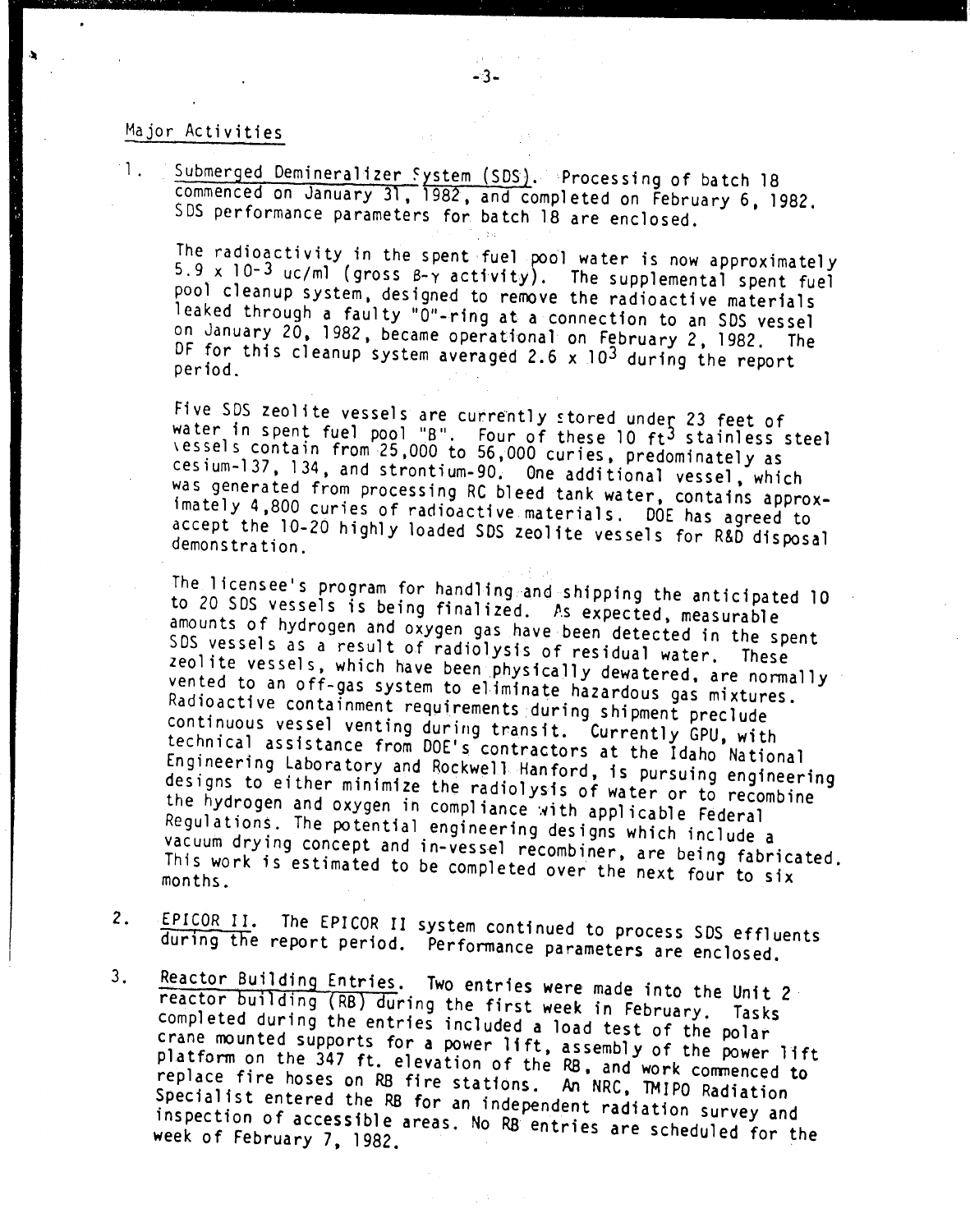#### 1Ml Unit) Developments

1. On February 4 and 5, 1982, the NRC sponsored a workshop in McLean, 'Virginia, on psychological stress in the TMI area. The participants for the workshop were 11 professional psychiatrists, psychologists and research experts with 4 additional expert witnesses and a professional facilitator to lead the discussion. A list of the initial participants and agenda for the meeting is included as Attachment 2.

A verbatim transcript of the workshop was kept and will be available for reading in the TMIPO Middletown Office. The Mitre Corporation is under contract to the NRC to prepare a summary report of the results of the workshop. This report should be completed in early March and will also be available in the Middletown office.

2. The NRC has received a draft report entitled, "Chronic and Acute Stress Associated with the Three Mile Island Accident and Decontamination: Preliminary Findings of a Longitudinal Study", from its contractor, Dr. Andrew Baum, a medical psychology professor at the Uniform Services University. The draft report concluded that residents in the TM! area experienced low but measurable levels of stress when compared to control groups in other areas. The draft report is available for reading in the Middletown office.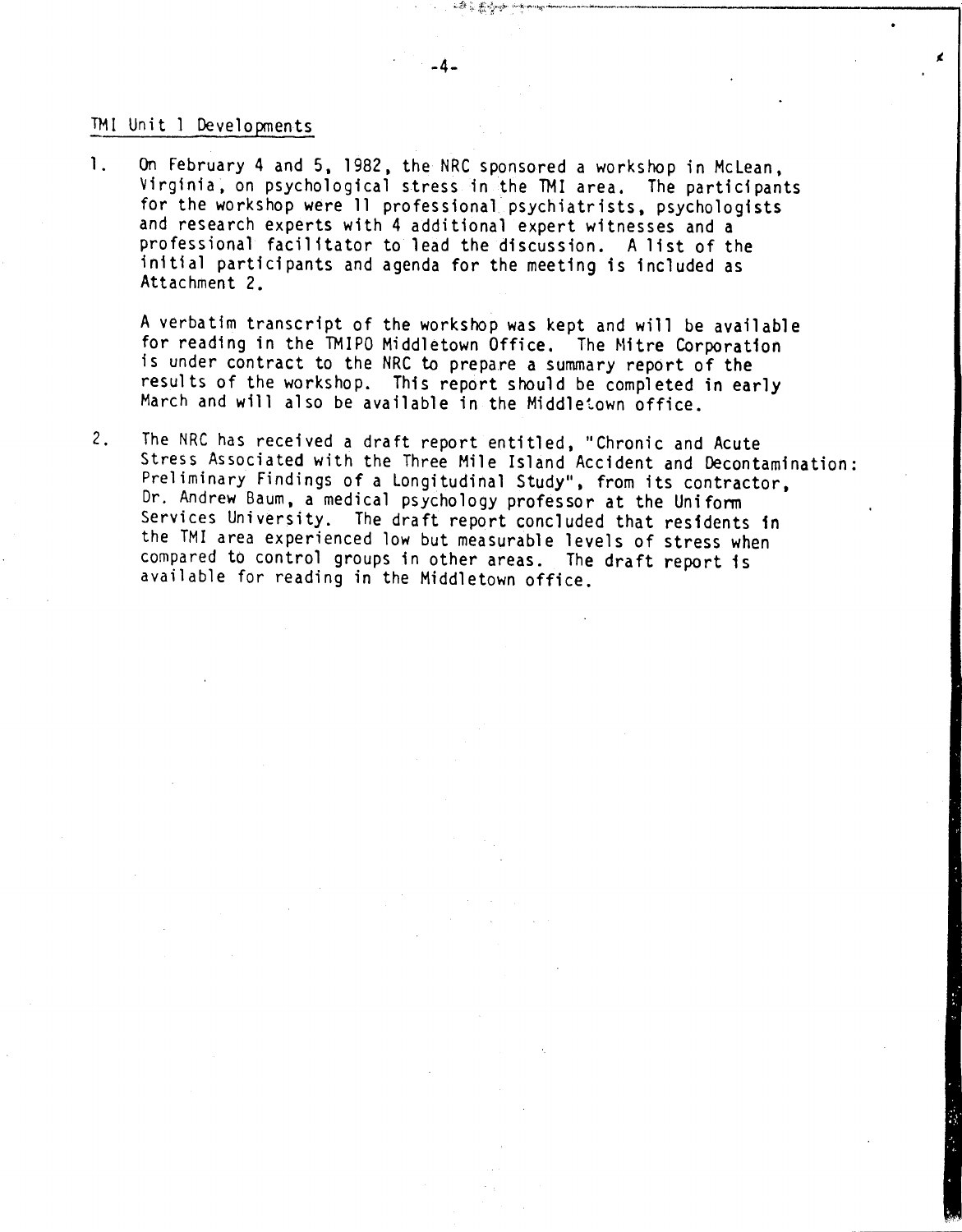## Future Meetings

\

- 1. On Friday, February 26, 1982, Lake Barrett will be speaking for the dinner meeting being held by the Engineers Week Joint Planning Council to honor Lehigh Valley's Engineer of the Year and Young Engineer of the Year.
- 2. On Saturday, March 13, 1982, Lake Barrett will address the Society of Manufacturing Engineers in Williamsport, PA, on the cleanup of TM! and general aspects of nuclear power.

-'5:.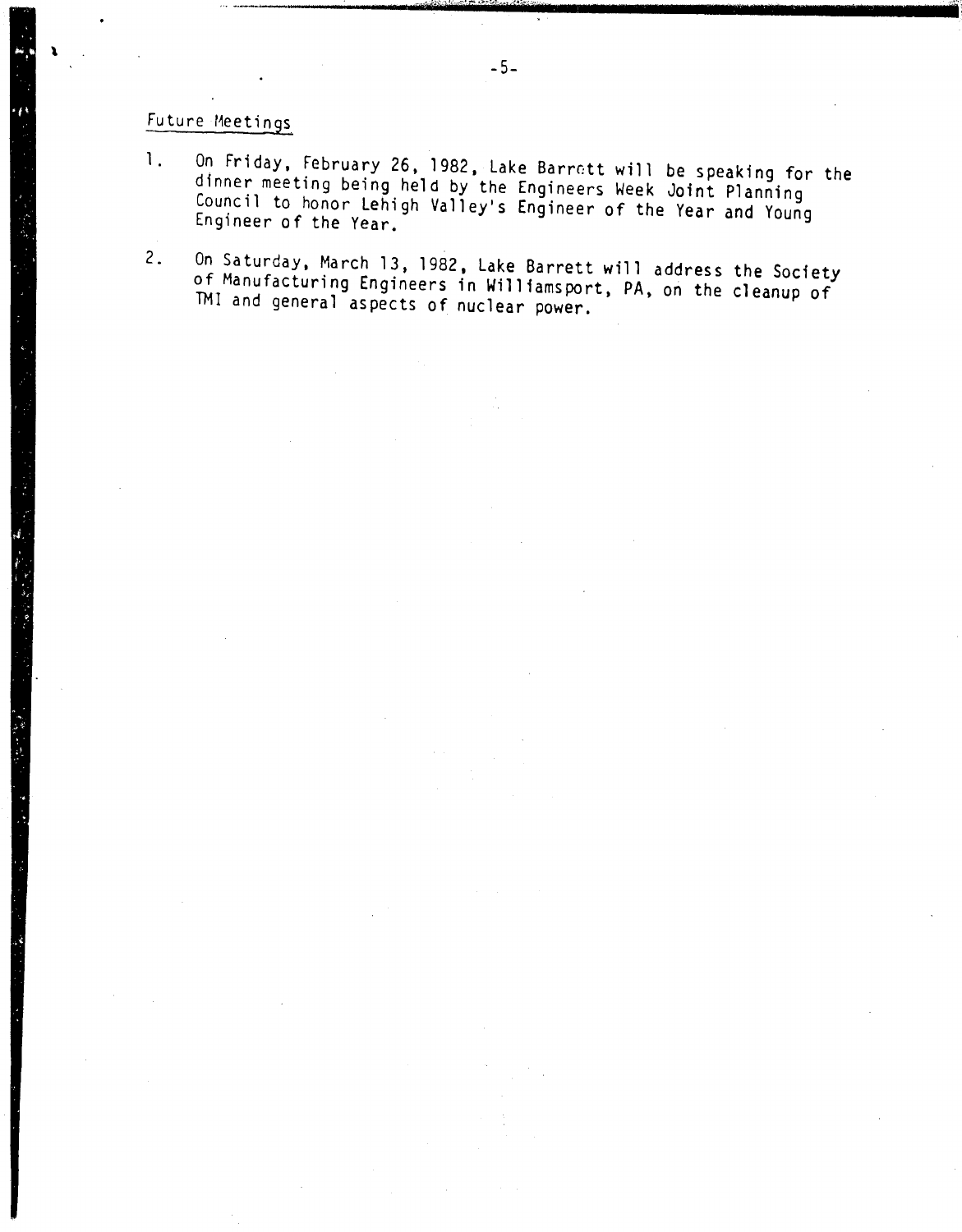## ATTACHMENT 1

 $\lambda$  ,  $\lambda$  ,  $\lambda$ 

 $\mathcal{L} \in \mathcal{L}^{\mathcal{L}}$ 

## SDS Performance for Batch Number 18

| Radionuclide | Average<br>Influent<br>(uc/m) | Average<br>Effluent<br>(uc/m) | Average<br>DF                |
|--------------|-------------------------------|-------------------------------|------------------------------|
| Cesium 137   | $1.1 \times 10^2$             | $6.2 \times 10^{-4}$          | $1.8 \times 10^5$            |
| Strontium 90 | 4.2                           | 8.1 x $10^{-3}$               | 5.2 $\times$ 10 <sup>2</sup> |

# EPICOR II Performance<br>January 29, 1982 to February 1, 1982

| Radionuclide | Average<br>Influent<br>(uc/m) | Average<br>Effluent<br>(uc/m) | Average<br>DF                |
|--------------|-------------------------------|-------------------------------|------------------------------|
| Cesium 137   | $1.1 \times 10^{-3}$          | $2.3 \times 10^{-7}$          | 4.8 $\times$ 10 <sup>3</sup> |
| Strontium 90 | $1.2 \times 10^{-2}$          | $3.2 \times 10^{-6}$          | $3.8 \times 10^{3}$          |
| Antimony 125 | $1.1 \times 10^{-2}$          | $<3.6 \times 10^{-7}$         | $>3.1 \times 10^{4}$         |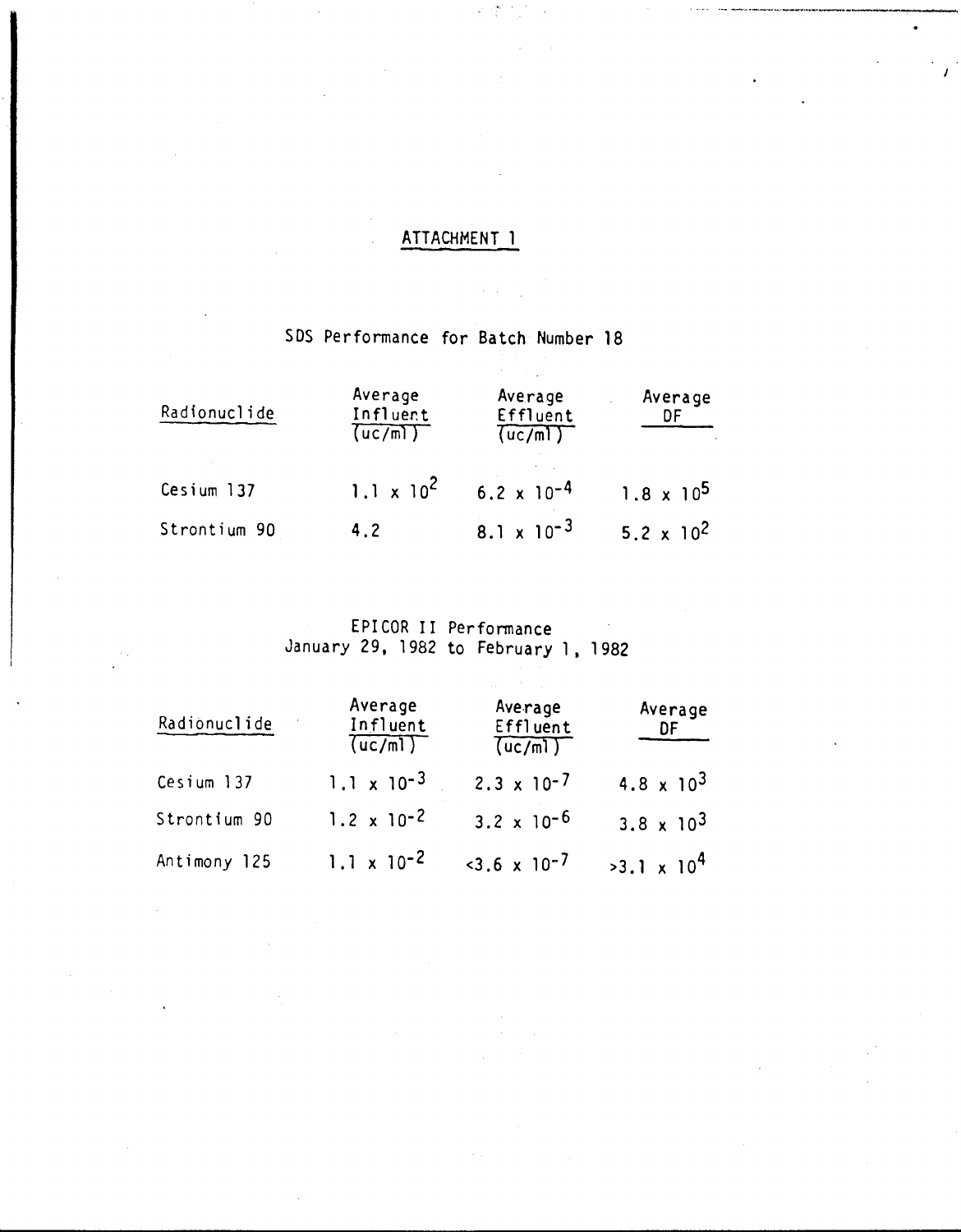#### ATTACHMENT 2

#### WORKSHOP OBJECTIVE

The purpose of this workshop is to obtain answers from the expert community to the following questions:

---------------------------------------------\_.\_--

- o Can we infer or extrapolate, from existing concepts and retrospective or longitudinal studies, the range of stress responses that will be exhibited among the population in the vicinity of TMI to a restart of TMI-1?
- o What is the scientific basis for prediction of the types and ranges of these responses to the psychological stress associated with a restart of TMI-1?
- o What. if any. gaps must be filled in order to increase your confidence. as an expert. in these predictions? How might these be filled?

"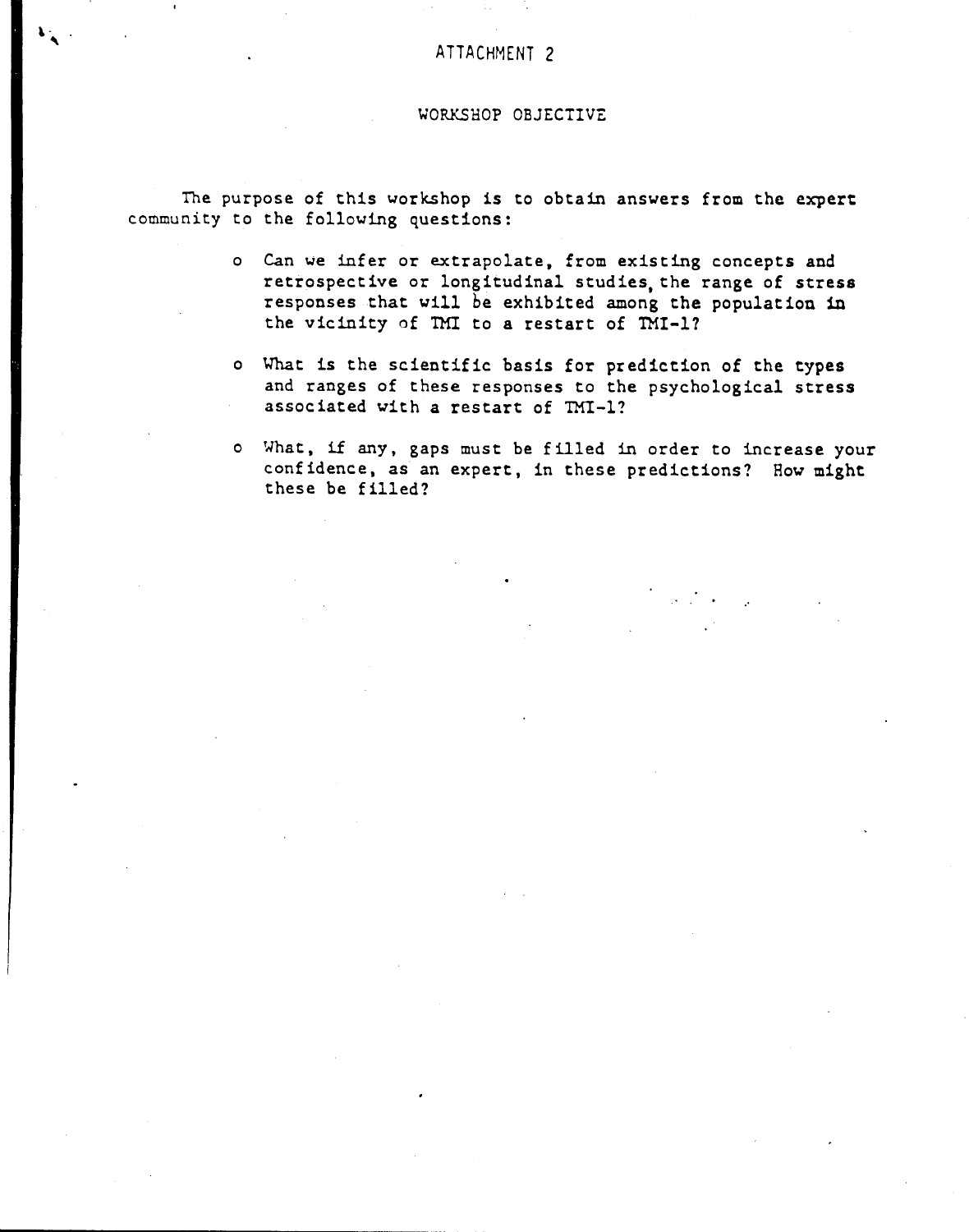#### <u>Workshop on</u> Psychological Stress

#### Agenda

Thursday, 4 February 1982

 $9:00 - 9:30$ 

### Opening Remarks

- NRC
- MITRE

 $9:30 - 10:30$ 

## Psychological Effects of Nuclear Power

- nature and causes of stress associated with nuclear power

.,\.J";;:';;~~"•...•..,\_",,;;,..••,,,,~~,:...!.\_. • \_

- distinction from stress associated with other causes
- observed stress responses associated with nuclear power

#### $10:30 - 10:45$ Break

 $10:45 - 12:00$ 

#### Studies of Psychological Stress in the Vicinity of IMI

- objectives

sample

- methods
- findings
- conclusions

 $12:00 - 1:00$ 

**Lunch**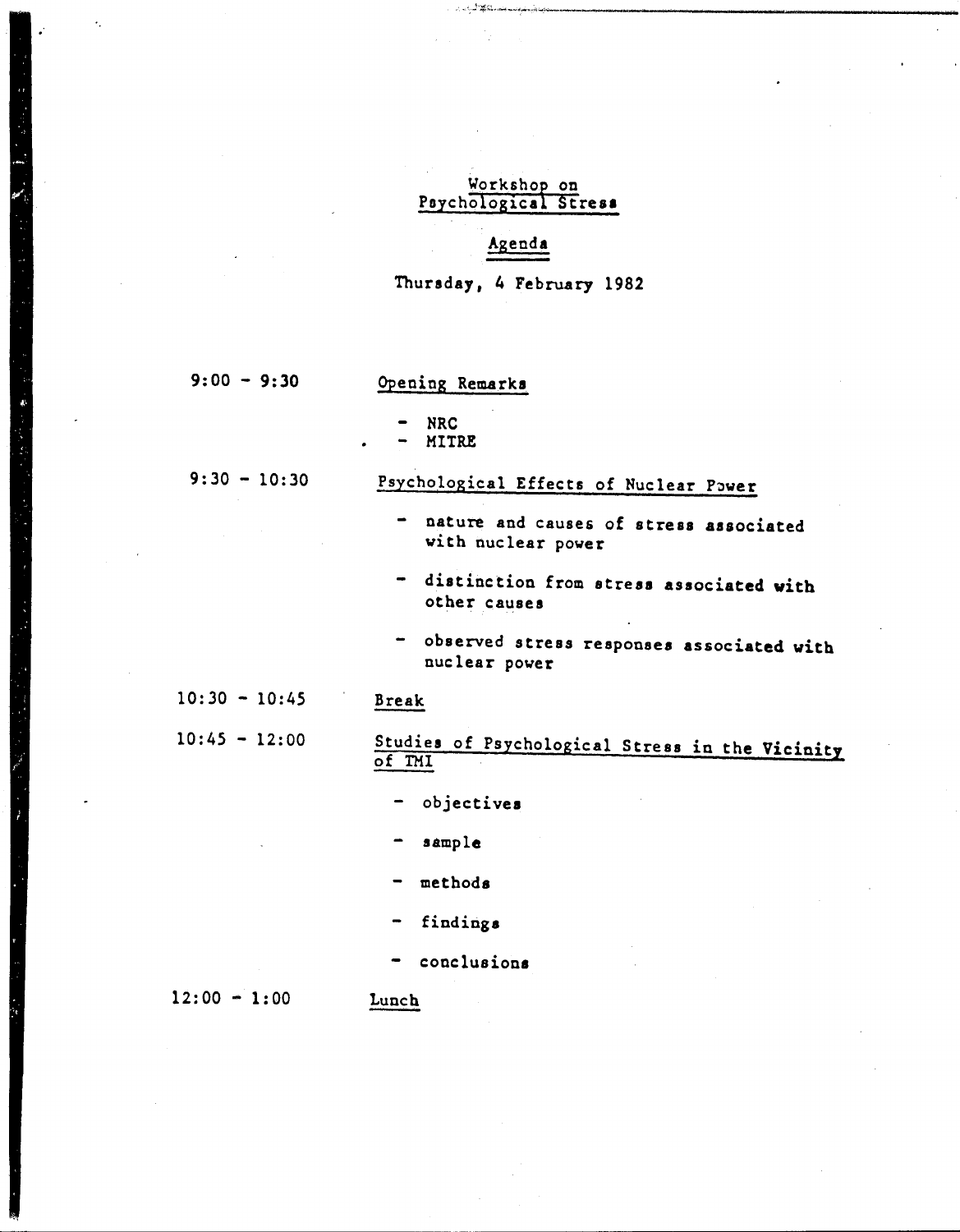| $1:00 - 2:45$ | Concepts, Causes and Consequences of Stress                                                                                                       |
|---------------|---------------------------------------------------------------------------------------------------------------------------------------------------|
|               | Which May Be Applicable to TMI-1 Restart                                                                                                          |
|               | - general definitions of stress which may<br>be related to the TMI-1 restart                                                                      |
|               |                                                                                                                                                   |
|               | $\rightarrow$<br>specification and clarification of<br>differences in terminology and concepts                                                    |
|               | - identification of stimulus conditions from<br>non-TMI studies which may be applicable to<br>the TMI-1 restart context. What studies?            |
|               | - identification of consequences of stress<br>from non-TMI situations which may be appli-<br>cable to the TMI-1 restart context. What<br>studies? |
|               | - moderating or intervening factors                                                                                                               |
| $2:45 - 3:00$ | Break                                                                                                                                             |
| $3:00 - 3:45$ | Evaluation of Methods Used in Identification<br>and Measurement of Stress and Stress Responses                                                    |
|               | - techniques for measurement (surveys,<br>interviews, medical records, etc.) of<br>stressors, intervening variables and<br><b>outcomes</b>        |
|               | - validity, reliability and relevance of<br>methods used                                                                                          |
| $3:45 - 4:30$ | Ability to Extrapolate from Existing Studies to<br>TMI-1 Restart                                                                                  |
|               | - similarities/dissimilarities in stressor<br>events, populations, etc.                                                                           |
|               | - other confounding factors to be considered                                                                                                      |
| $4:30 - 5:00$ | Focus for Tomorrow's Session                                                                                                                      |
|               |                                                                                                                                                   |

 $\label{eq:3} \begin{split} \mathcal{D}_{\mathbf{X}} &= \mathcal{D}_{\mathbf{X}}\left(\mathcal{D}_{\mathbf{X}}\right) \mathcal{D}_{\mathbf{X}}\left(\mathcal{D}_{\mathbf{X}}\right) \mathcal{D}_{\mathbf{X}}\left(\mathcal{D}_{\mathbf{X}}\right) \mathcal{D}_{\mathbf{X}}\left(\mathcal{D}_{\mathbf{X}}\right) \mathcal{D}_{\mathbf{X}}\left(\mathcal{D}_{\mathbf{X}}\right) \mathcal{D}_{\mathbf{X}}\left(\mathcal{D}_{\mathbf{X}}\right) \mathcal{D}_{\mathbf{X}}\left(\mathcal{D}_{\$ 

da serie (1968)<br>Serie Serie<br>Serie Serie

~.

 $\overline{\phantom{a}}$ 

 $\label{eq:2.1} \frac{1}{2}\sum_{i=1}^n\frac{1}{2}\sum_{j=1}^n\frac{1}{2}\sum_{j=1}^n\frac{1}{2}\sum_{j=1}^n\frac{1}{2}\sum_{j=1}^n\frac{1}{2}\sum_{j=1}^n\frac{1}{2}\sum_{j=1}^n\frac{1}{2}\sum_{j=1}^n\frac{1}{2}\sum_{j=1}^n\frac{1}{2}\sum_{j=1}^n\frac{1}{2}\sum_{j=1}^n\frac{1}{2}\sum_{j=1}^n\frac{1}{2}\sum_{j=1}^n\frac{1}{2}\sum_{j=1}^n\$ 

 $\bullet$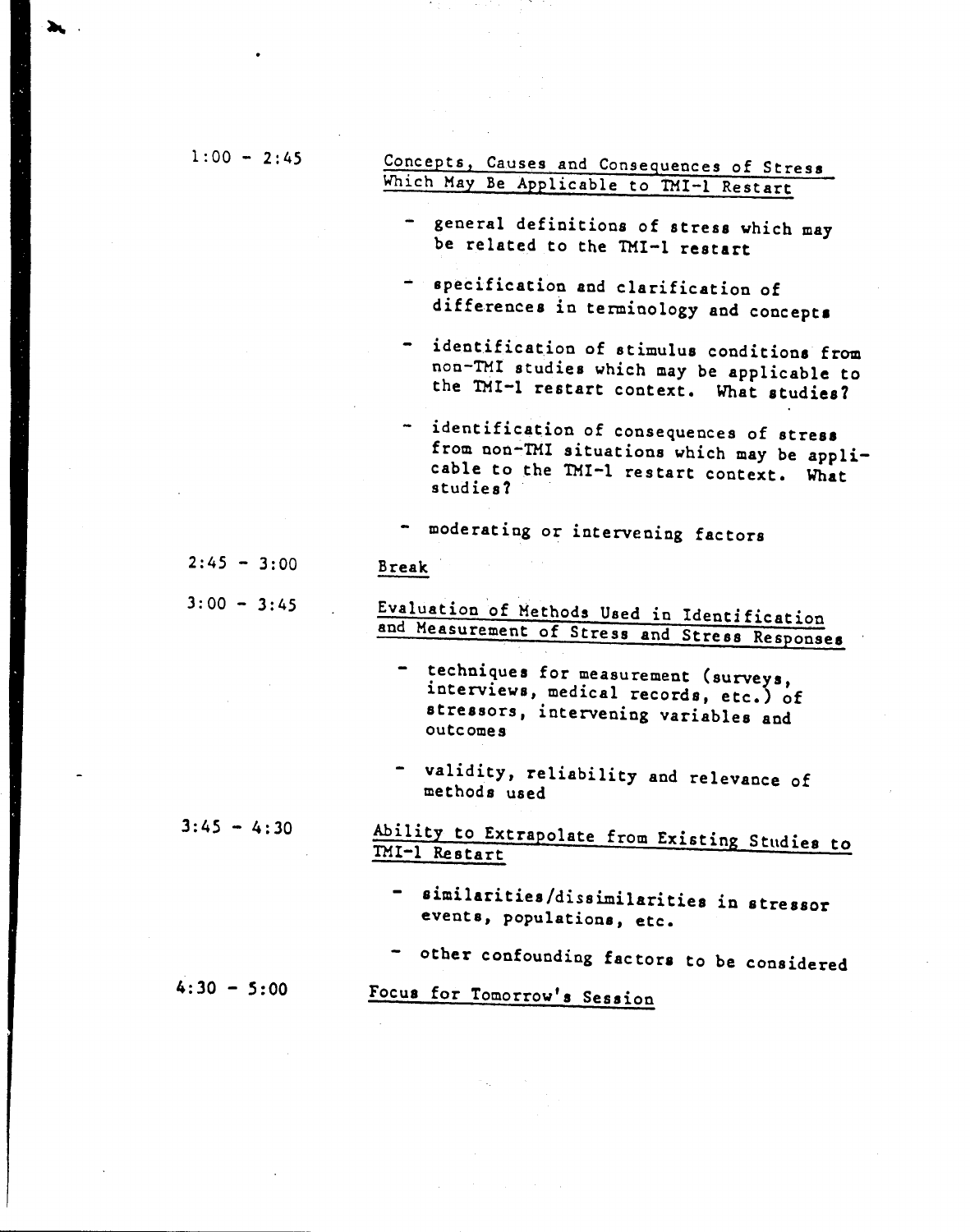## Friday, 5 February 1982

.<br>∙ J

| $9:00 - 10:30$  | Continue and Conclude Discussion of Issues<br>Identified at Close of Thursday Session                     |
|-----------------|-----------------------------------------------------------------------------------------------------------|
| $10:30 - 10:45$ | <b>Break</b>                                                                                              |
| $10:45 - 12:15$ | Technical Considerations for Predicting<br>Psychological Stress Associated with a<br>Restart of TMI-1     |
| $12:15 - 1:15$  | Lunch                                                                                                     |
| $1:15 - 2:00$   | Identification of Additional Near Term Efforts<br>Needed to Fill Gaps in Existing Concepts and<br>Studies |
|                 | - benefit gained in terms of increased<br>confidence in predictions                                       |
| $2:00 - 3:00$   | Summation of Workshop in Terms of Objectives                                                              |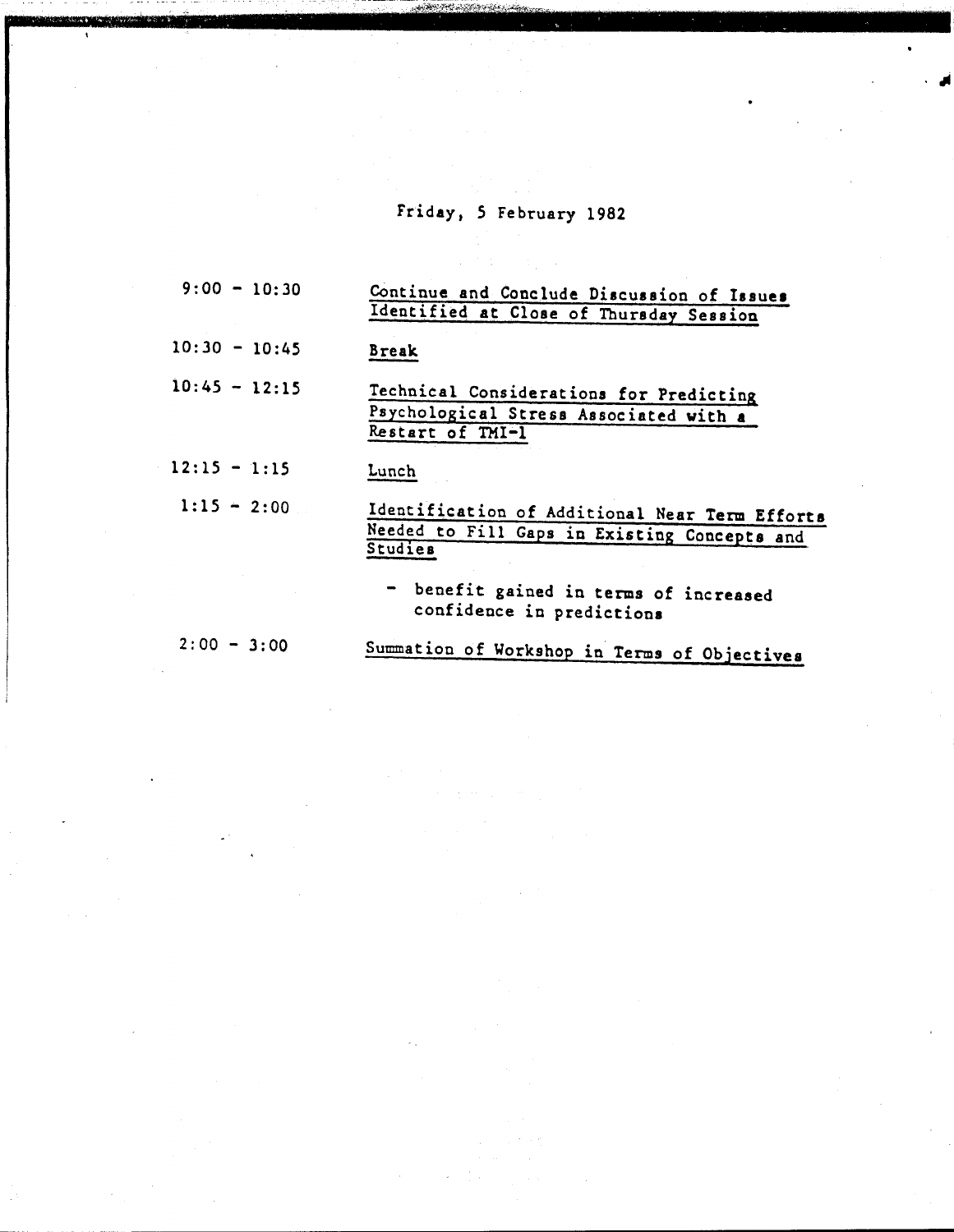#### NRC WORKSHOP PARTICIPANTS

Andrew Baum, Ph.D.

••••

Evelyn Bromet, Ph.D.

Robert Dupont, M.D.

Kai T. Erikson, Ph.D.

Peter Houts, Ph.D.

Stanislaw Kasl, Ph.D.

Ronald Perry, Ph.D.

Captain Richard Rahe, M.D.

Jon Rolf, Ph.D.

Associate Professor . Uniformed Services University Bethesda, Maryland

Associate Professor of Psychiatry and Epidemiology University of Pittsburg Pittsburg, Pennsylvania

President Institute for Behavior and Health Rockville, Maryland

Professor of Sociology and American Studies Yale University New Haven, Connecticut

Aisociate Professor of Behavioral Science .Milton S. Hershey Medical Center Hershey, Pennsylvania

Professor Epidemiology Yale University School of Medicine New Haven, Connecticut

Research Scientist Battelle Human Affairs Research Centers ( Seattle, Washington

Director of Clinical Services Naval Regional Medical Center Long Beach, California

Director of Prevention Research Center for Studies of Prevention Clinical Research Branch National Insititute of Mental Health Rockville, Maryland